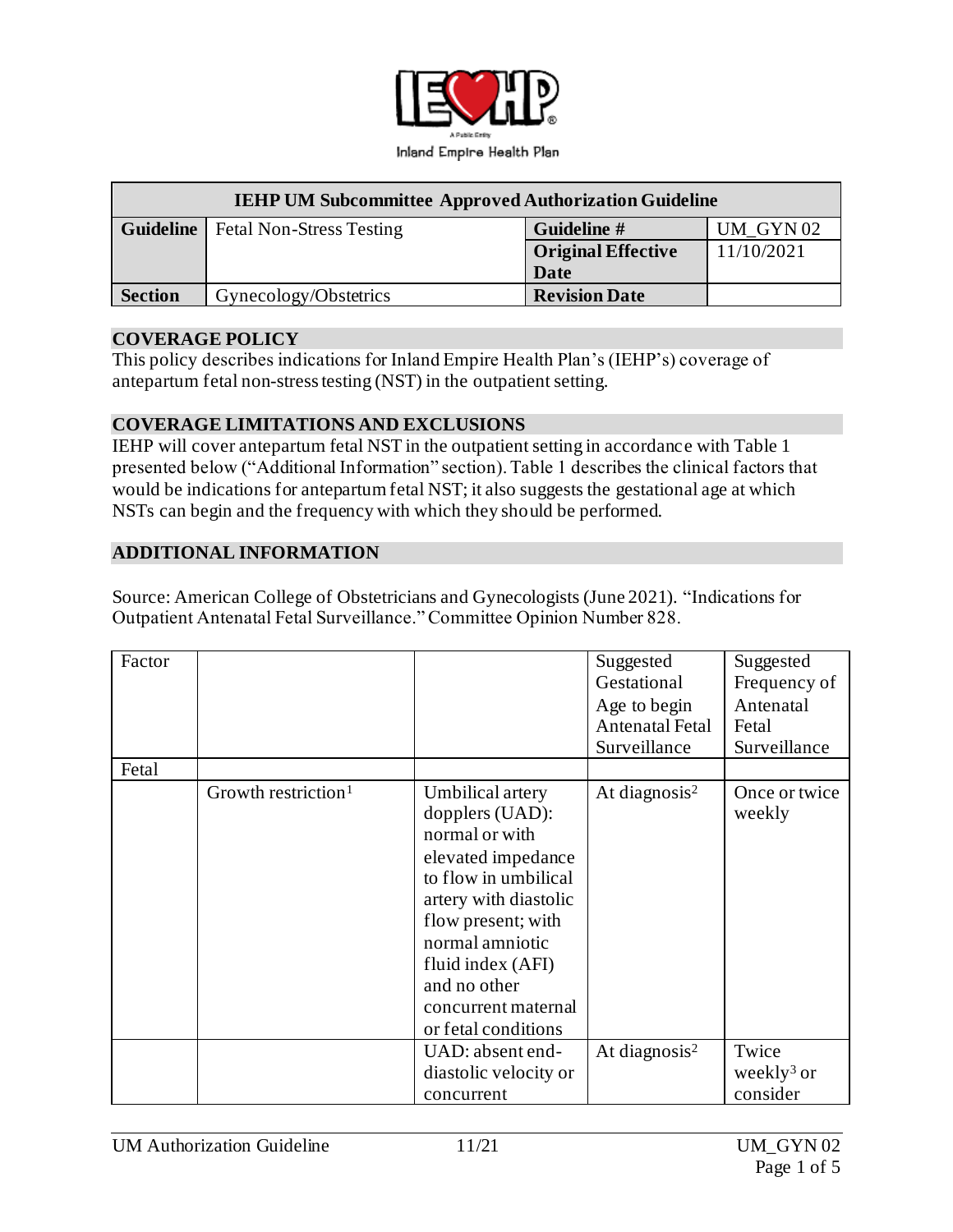|          |                           | conditions           |                             | inpatient                  |
|----------|---------------------------|----------------------|-----------------------------|----------------------------|
|          |                           | (oligohydramnios,    |                             | management                 |
|          |                           | maternal             |                             |                            |
|          |                           | comorbidity [e.g.,   |                             |                            |
|          |                           | preeclampsia,        |                             |                            |
|          |                           | chronic              |                             |                            |
|          |                           | hypertension])       |                             |                            |
|          |                           |                      |                             |                            |
|          |                           | UAD: reversed end-   | At diagnosis <sup>2</sup>   | Inpatient                  |
|          |                           | diastolic velocity   |                             | $m$ anagement <sup>3</sup> |
|          | Multiple gestation        |                      |                             |                            |
|          |                           | Twins,               | 36 0/7 weeks                | Weekly                     |
|          |                           | uncomplicated        |                             |                            |
|          |                           | dichorionic          |                             |                            |
|          |                           | Twins, dichorionic,  | At diagnosis <sup>2</sup>   | Individualized             |
|          |                           | complicated by       |                             |                            |
|          |                           | maternal or fetal    |                             |                            |
|          |                           | disorders, such as   |                             |                            |
|          |                           | fetal growth         |                             |                            |
|          |                           | restriction          |                             |                            |
|          |                           | Twins,               | 32 0/7 weeks <sup>4</sup>   | Weekly                     |
|          |                           | uncomplicated        |                             |                            |
|          |                           | monochorionic-       |                             |                            |
|          |                           | diamniotic           |                             |                            |
|          |                           | Twins, complicated   | Individualized              | Individualized             |
|          |                           | monochorionic-       |                             |                            |
|          |                           | diamniotic (i.e.,    |                             |                            |
|          |                           | twin-twin            |                             |                            |
|          |                           | transfusion          |                             |                            |
|          |                           | syndrome)            |                             |                            |
|          |                           | Twins,               | Individualized              | Individualized             |
|          |                           | monoamniotic         |                             |                            |
|          |                           | Triplets and higher  | Individualized              | Individualized             |
|          |                           | order multiples      |                             |                            |
|          | Decreased fetal movement  |                      | At diagnosis $3$            | Once <sup>5</sup>          |
|          | Fetal anomalies and       |                      | Individualized              | Individualized             |
|          | aneuploidy                |                      |                             |                            |
| Maternal |                           |                      |                             |                            |
|          | Hypertension, chronic     |                      |                             |                            |
|          |                           | Controlled with      | 32 0/7 weeks                | Weekly                     |
|          |                           | medications          |                             |                            |
|          |                           | Poorly controlled or | At diagnosis <sup>2</sup>   | Individualized             |
|          |                           | with associated      |                             |                            |
|          |                           | medical conditions   |                             |                            |
|          | Gestational               |                      |                             |                            |
|          | hypertension/preeclampsia |                      |                             |                            |
|          |                           | Without severe       | At diagnosis <sup>2,3</sup> | Twice weekly               |
|          |                           | features             |                             |                            |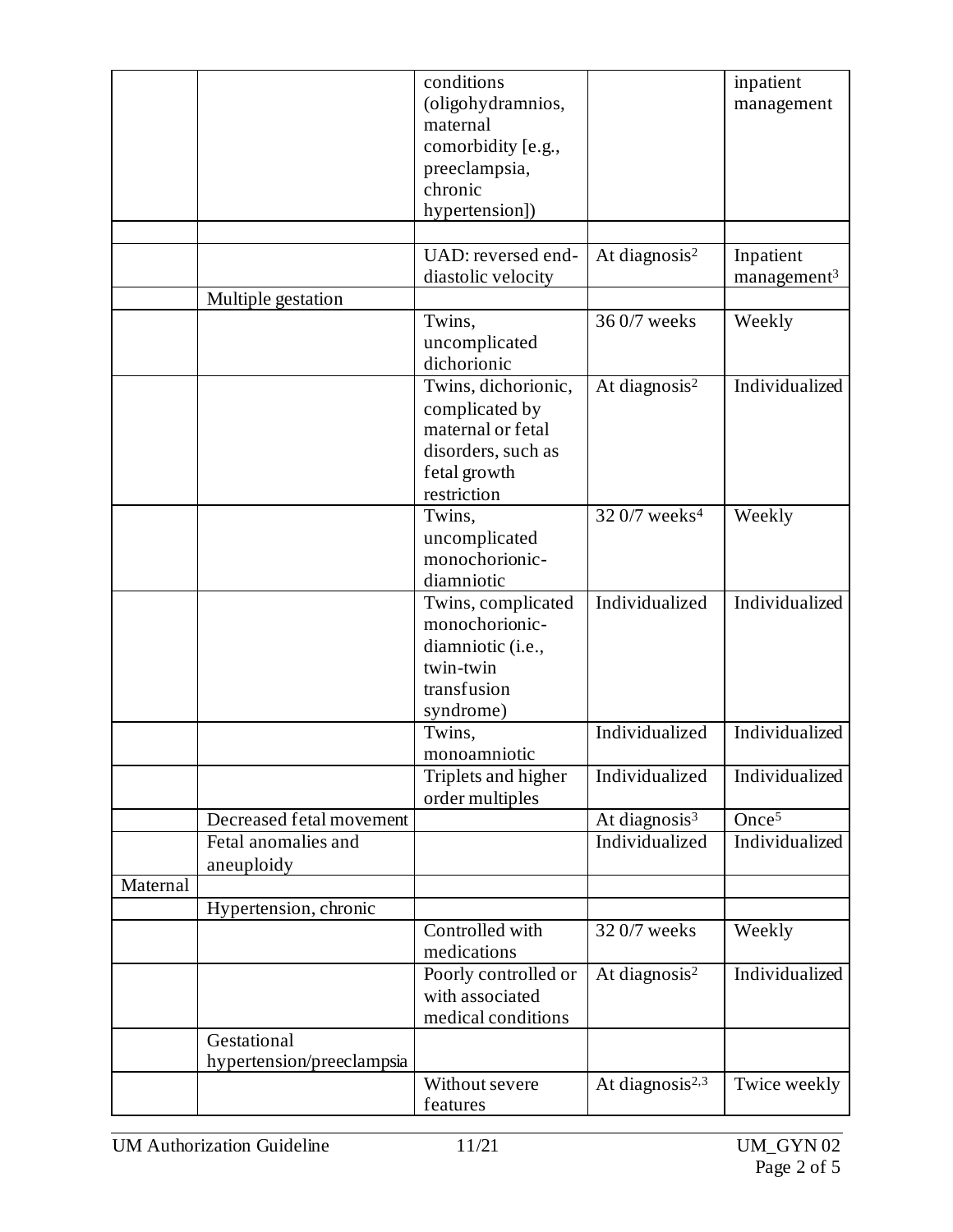|           |                                                                            | With severe features                                                        | At diagnosis <sup>2,3</sup>    | Daily                   |
|-----------|----------------------------------------------------------------------------|-----------------------------------------------------------------------------|--------------------------------|-------------------------|
|           | Diabetes                                                                   |                                                                             |                                |                         |
|           |                                                                            | Gestational,<br>controlled on<br>medications without<br>other comorbidities | 32 0/7 weeks                   | Once or twice<br>weekly |
|           |                                                                            | Gestational, poorly<br>controlled                                           | 32 0/7 weeks                   | Twice weekly            |
|           |                                                                            | Pregestational                                                              | 32 0/7 weeks <sup>6</sup>      | Twice weekly            |
|           | Systemic lupus<br>erythematosus                                            | Uncomplicated                                                               | By 320/7<br>weeks              | Weekly                  |
|           |                                                                            | Complicated <sup>7</sup>                                                    | At diagnosis <sup>2</sup>      | Individualized          |
|           | Antiphospholipid<br>syndrome                                               |                                                                             | By 320/7<br>weeks <sup>8</sup> | Twice weekly            |
|           | Sickle cell disease                                                        |                                                                             |                                |                         |
|           |                                                                            | Uncomplicated                                                               | 32 0/7 weeks                   | Once or twice<br>weekly |
|           |                                                                            | Complicated <sup>9</sup>                                                    | At diagnosis <sup>2</sup>      | Individualized          |
|           |                                                                            | Hemoglobinopathies<br>other than sickle cell<br>disease                     | Individualized                 | Individualized          |
|           | Renal disease (creatinine<br>greater than $1.4 \text{ mg/dL}$ )            |                                                                             | 32 0/7 weeks                   | Once or twice<br>weekly |
|           | Thyroid disorders, poorly<br>controlled                                    |                                                                             | Individualized                 | Individualized          |
|           | In vitro fertilization                                                     |                                                                             | 36 0/7 weeks                   | Weekly                  |
|           | Substance use                                                              |                                                                             |                                |                         |
|           |                                                                            | Alcohol, 5 or more<br>drinks per week                                       | 36 0/7 weeks                   | Weekly                  |
|           |                                                                            | Polysubstance use                                                           | Individualized                 | Individualized          |
|           | Pre-pregnancy body mass<br>index (BMI)                                     |                                                                             |                                |                         |
|           |                                                                            | Pre-pregnancy BMI<br>35.0-39.9 kg/m <sup>2</sup>                            | 37 0/7 weeks                   | Weekly                  |
|           |                                                                            | Pre-pregnancy BMI<br>40 kg/m2 or above                                      | 34 0/7 weeks                   | Weekly                  |
|           | Maternal age older than<br>35 years                                        |                                                                             | Individualized <sup>10</sup>   | Individualized          |
| Obstetric |                                                                            |                                                                             |                                |                         |
|           | Previous stillbirth                                                        |                                                                             |                                |                         |
|           |                                                                            | At or after 32 0/7<br>weeks                                                 | 32 0/7 weeks <sup>11</sup>     | Once or twice<br>weekly |
|           |                                                                            | Before 320/7 weeks<br>of gestation                                          | Individualized                 | Individualized          |
|           | History of other adverse<br>pregnancy outcomes in<br>immediately preceding |                                                                             |                                |                         |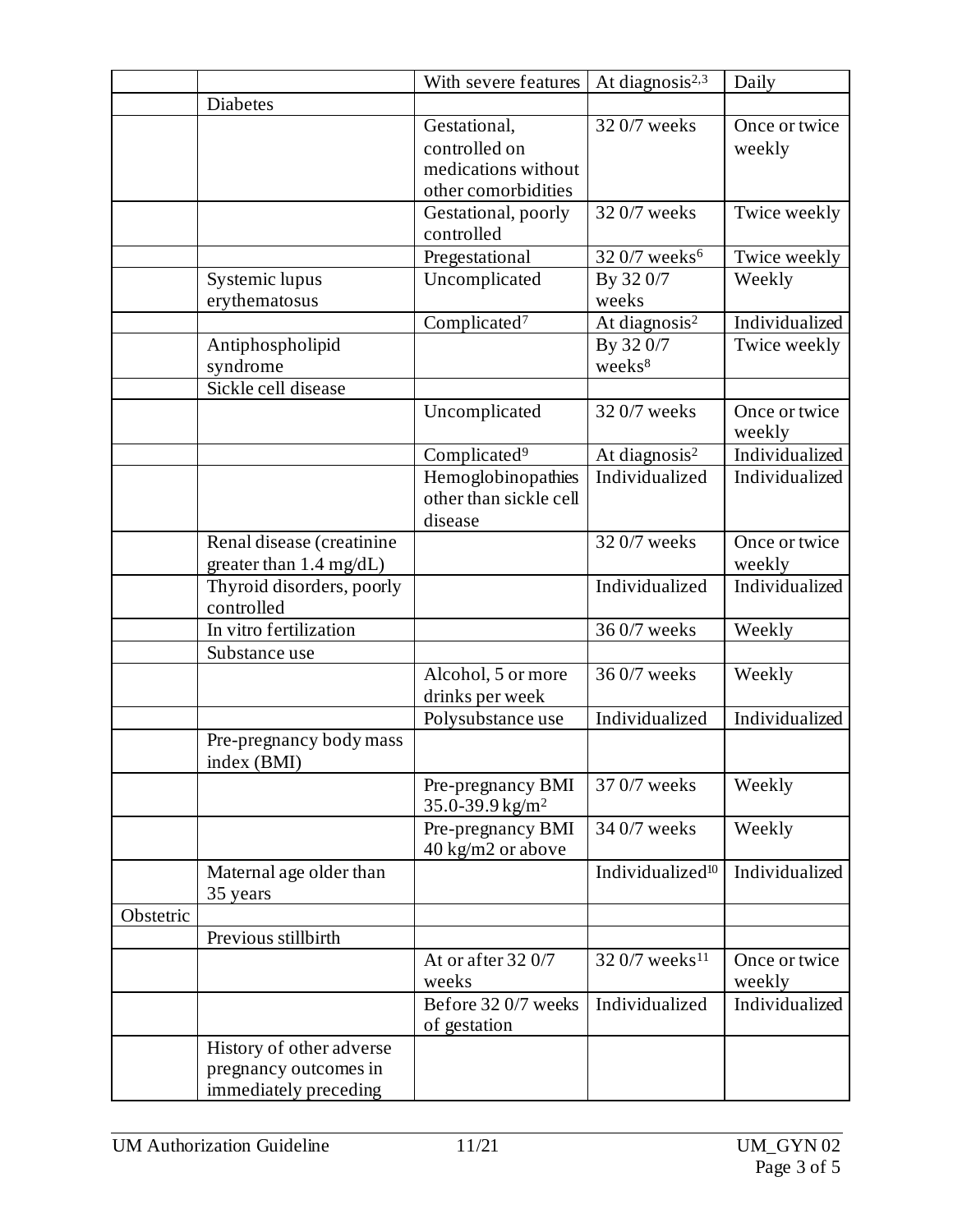|           | pregnancy                                                                                                                                         |                                                                                                                                                     |                                        |                         |
|-----------|---------------------------------------------------------------------------------------------------------------------------------------------------|-----------------------------------------------------------------------------------------------------------------------------------------------------|----------------------------------------|-------------------------|
|           |                                                                                                                                                   | Previous fetal<br>growth restriction<br>requiring preterm<br>delivery                                                                               | 32 0/7 weeks                           | Weekly                  |
|           |                                                                                                                                                   | Previous<br>preeclampsia<br>requiring preterm<br>delivery                                                                                           | 32 0/7 weeks                           | Weekly                  |
|           | Cholestasis                                                                                                                                       |                                                                                                                                                     | At diagnosis <sup>2</sup>              | Once or twice<br>weekly |
|           | Late term                                                                                                                                         |                                                                                                                                                     | 41 0/7 weeks                           | Once or twice<br>weekly |
|           | Abnormal serum<br>markers <sup>12</sup>                                                                                                           |                                                                                                                                                     |                                        |                         |
|           |                                                                                                                                                   | Pregnancy-<br>associated plasma<br>protein A (PAPP-A)<br>less than or equal to<br>the fifth percentile<br>$(0.4$ multiples of the<br>$median - MoM$ | 36 0/7 weeks                           | Weekly                  |
|           |                                                                                                                                                   | Second-trimester<br>inhibin A equal to or<br>greater than 2.0<br><b>MoM</b>                                                                         | 36 0/7 weeks                           | Weekly                  |
| Placental |                                                                                                                                                   |                                                                                                                                                     |                                        |                         |
|           | Chronic placental<br>abruption <sup>13</sup>                                                                                                      |                                                                                                                                                     | At diagnosis <sup>2</sup>              | Once or twice<br>weekly |
|           | Vasa previa                                                                                                                                       |                                                                                                                                                     | Individualized                         | Individualized          |
|           | Velamentous cord<br>insertion                                                                                                                     |                                                                                                                                                     | 36 0/7 weeks                           | Weekly                  |
|           | Single umbilical artery                                                                                                                           |                                                                                                                                                     | 36 0/7 weeks                           | Weekly                  |
|           | Isolated oligohydramnios<br>(single deepest vertical<br>pocked less than 2 cm)                                                                    |                                                                                                                                                     | At diagnosis $2,3$                     | Once or twice<br>weekly |
|           | Polyhydramnios,<br>moderate to severe<br>(deepest vertical pocket)<br>equal to or greater than 12<br>cm or AFI equal to or<br>greater than 30 cm) |                                                                                                                                                     | $320/7 - 34/07$<br>weeks <sup>14</sup> | Once or twice<br>weekly |

*The guidance offered in this table should be construed only as suggestions, not mandates. Ultimately, individualization about if and when to offer antenatal fetal surveillance is advised.* <sup>1</sup>Estimated fetal weight or abdominal circumference less than that  $10<sup>th</sup>$  percentile.

<sup>2</sup>Or at a gestational age when delivery would be considered because of abnormal test results. 3 If not delivered.

4 In addition to routine surveillance for TTTS and other monochorionic twin complications.